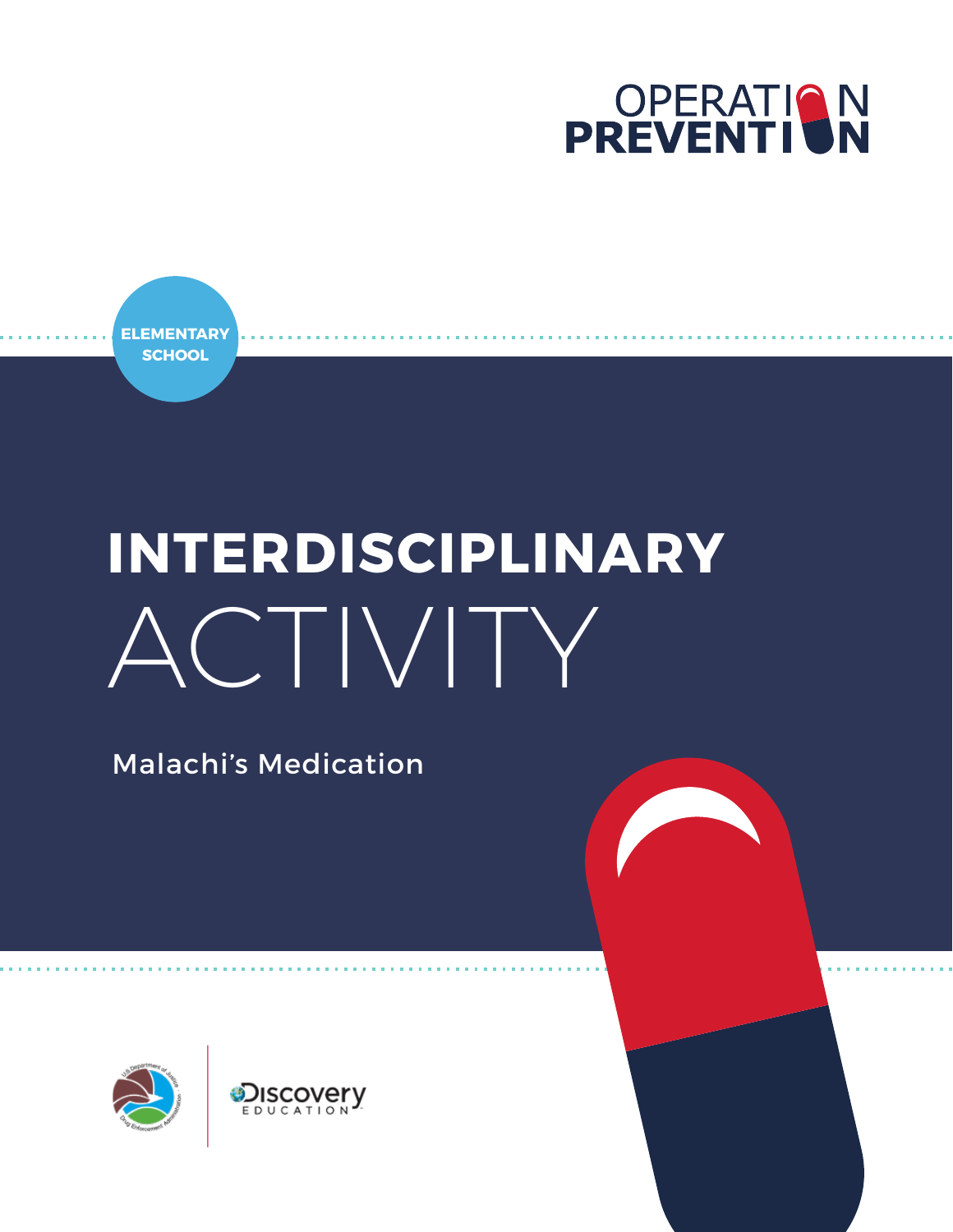# **SESSION 5** 0VERVIEW



Students will discover why it is important to use an appropriate device when measuring the dosage of a medication. Initially, they will explore a prescription label to identify and explain the dosage instructions (quantity, frequency, and special instructions). They then will conduct an experiment to determine why a young boy named Malachi should use a particular measuring device with his medication. To demonstrate understanding, they will write a conclusion that summarizes which measuring tool most accurately dispenses Malachi's dosage.

#### **Malachi's Medication**

**Content Areas**  Health, English Language Arts, Math

**Activity Duration** 60 minutes

#### **Grade Level**

Grades 3-5

#### **Objectives**

- O Analyze the information on a prescription label
- O Explain why it is important to use an appropriate measuring device with a medication

#### **Materials**

Each student will need the following:

- O [What's in a Label? Student Handout](#page-8-0)
- O [Malachi's Medication Investigation](#page-9-0)  [Student Handout](#page-9-0)
- O [Exit Ticket Student Handout](#page-12-0)
- O Optional: Internet Access
- O Optional: [Research Guide: Vitamin Safety](#page-13-0)  [Student Handout](#page-13-0)

Each group will need the following:

- O 2oz clear plastic cup labeled #1, 2oz clear plastic cup labeled #2, and 2oz clear plastic cup labeled #3
- O 8oz clear plastic cup full of water labeled **Malachi's Medicine**
- O One plastic spoon, one medicine cup with metric, and one unmarked dropper

The class will need the following:

- O Three strips of tape
- O A table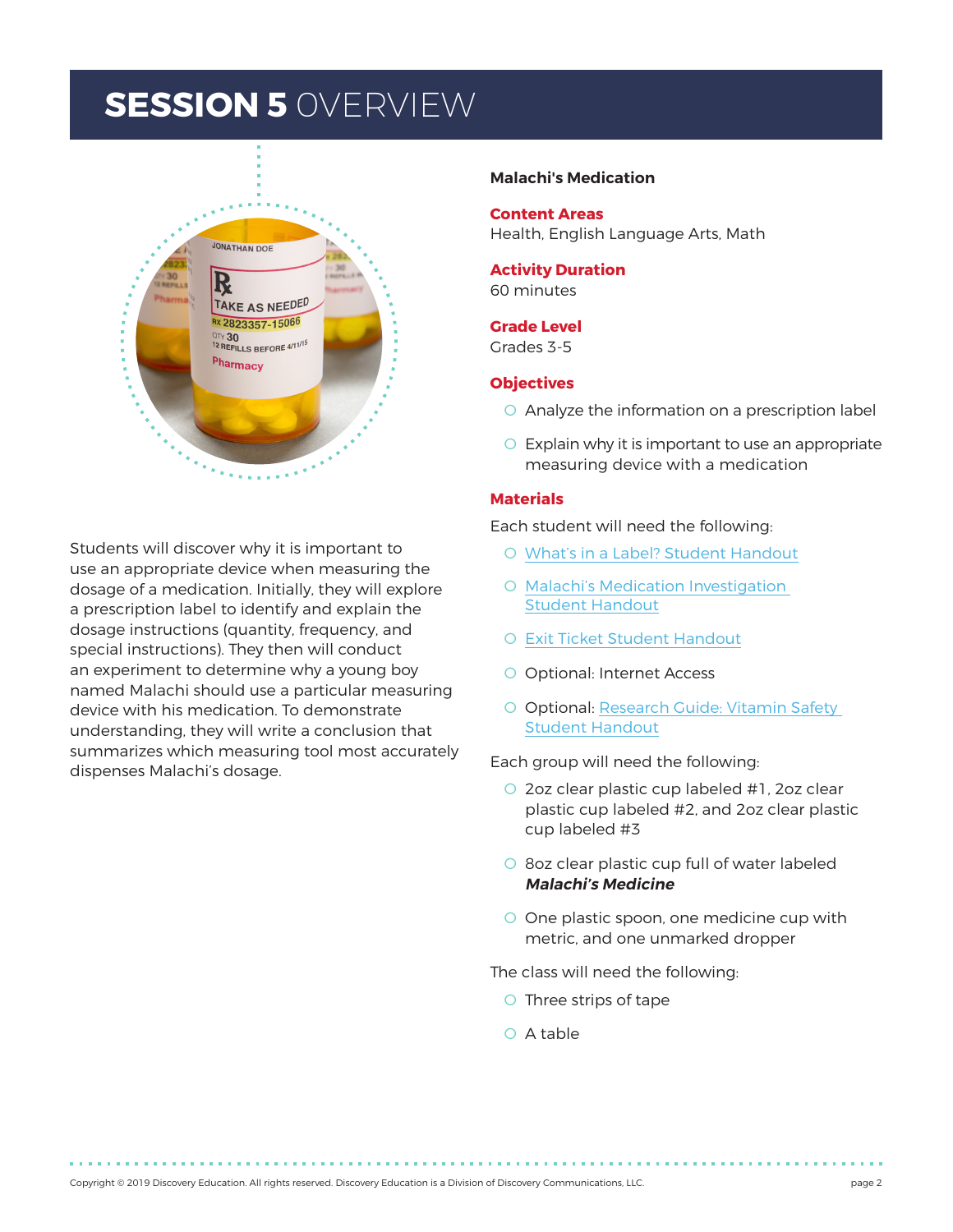# **HEALTH** STANDARDS

#### **National Health Standards**

Students will comprehend concepts related to health promotion and disease prevention to enhance health.

1.5.5 Describe when it is important to seek health care.

Students will demonstrate the ability to access valid information, products, and services to enhance health.

3.5.1 Identify characteristics of valid health information, products, and services.

Students will demonstrate the ability to use decision-making skills to enhance health. 5.5.4 Predict the potential outcomes of each option when making a health-related decision.

#### **Common Core English Language Arts**

#### CCSS.ELA-Literacy.RI.4.7

Interpret information presented visually, orally, or quantitatively (e.g., in charts, graphs, diagrams, time lines, animations, or interactive elements on Web pages) and explain how the information contributes to an understanding of the text in which it appears.

#### **Common Core Mathematics**

#### CCSS.MATH.CONTENT.3.MD.A.2

Measure and estimate liquid volumes and masses of objects using standard units of grams (g), kilograms (kg), and liters (l). Add, subtract, multiply, or divide to solve one-step word problems involving masses or volumes that are given in the same units, e.g., by using drawings (such as a beaker with a measurement scale) to represent the problem.

# **BACKGROUND** INFO

The U.S. Food and Drug Administration (FDA) determines whether medications are prescription and require consultation with a doctor or are nonprescription and can be readily available at stores. This helps us know which medications are safe and effective to take with or without a doctor's prescription.

# **BACKGROUND** INFO

Prescription medication is prescribed for a specific person. Physical properties such as weight, age, fat mass, and muscle mass are considered when factoring how to prescribe medication. The FDA establishes criteria to ensure that prescription labeling accurately summarizes the safe and effective use of a prescription medication. Physicians use the labeling to prescribe medications unique to each individual. The dosage will vary from person to person as we are all genetically and chemically different and may tolerate certain types of medicine more than others.

According to the National Council for Prescription Drug Programs (2014), inaccurate dosing of oral liquid medications has been a concern for years. Common dosing errors include confusing volumetric units (e.g. teaspoons, tablespoons, droppers) or abbreviations (e.g. tsp, TSP, t, mL). When dispensing oral liquid medication, the Council recommends that physicians provide a dosing device with units that correspond with the prescription labeling or tell the patient where to obtain one.

Over-the-counter (OTC) medications do not need a doctor's prescription and can be sold directly to a consumer. Doctors, may, however, prescribe an OTC medication if specific dosage instructions need to be given. They prevent diseases, manage recurring conditions, and relieve aches, pains, and itches. Some OTC medications, such as cough and cold medicines, are easily purchased without a prescription and contain Dextromethorphan (DXM). When consumed in quantities greater than recommended, DXM can produce euphoria and dissociative events. Prescription cough medicine contains codeine, a type of opioid, that targets the same cell receptors as illegal opioids, like heroin. Through this activity, students will identify safe practices to take the recommended dosage of medication to prevent misuse.

[https://www.fda.gov/downloads/drugs/drugsafety/](https://www.fda.gov/downloads/drugs/drugsafety/safeuseinitiative/ucm397847.pdf) [safeuseinitiative/ucm397847.pdf](https://www.fda.gov/downloads/drugs/drugsafety/safeuseinitiative/ucm397847.pdf)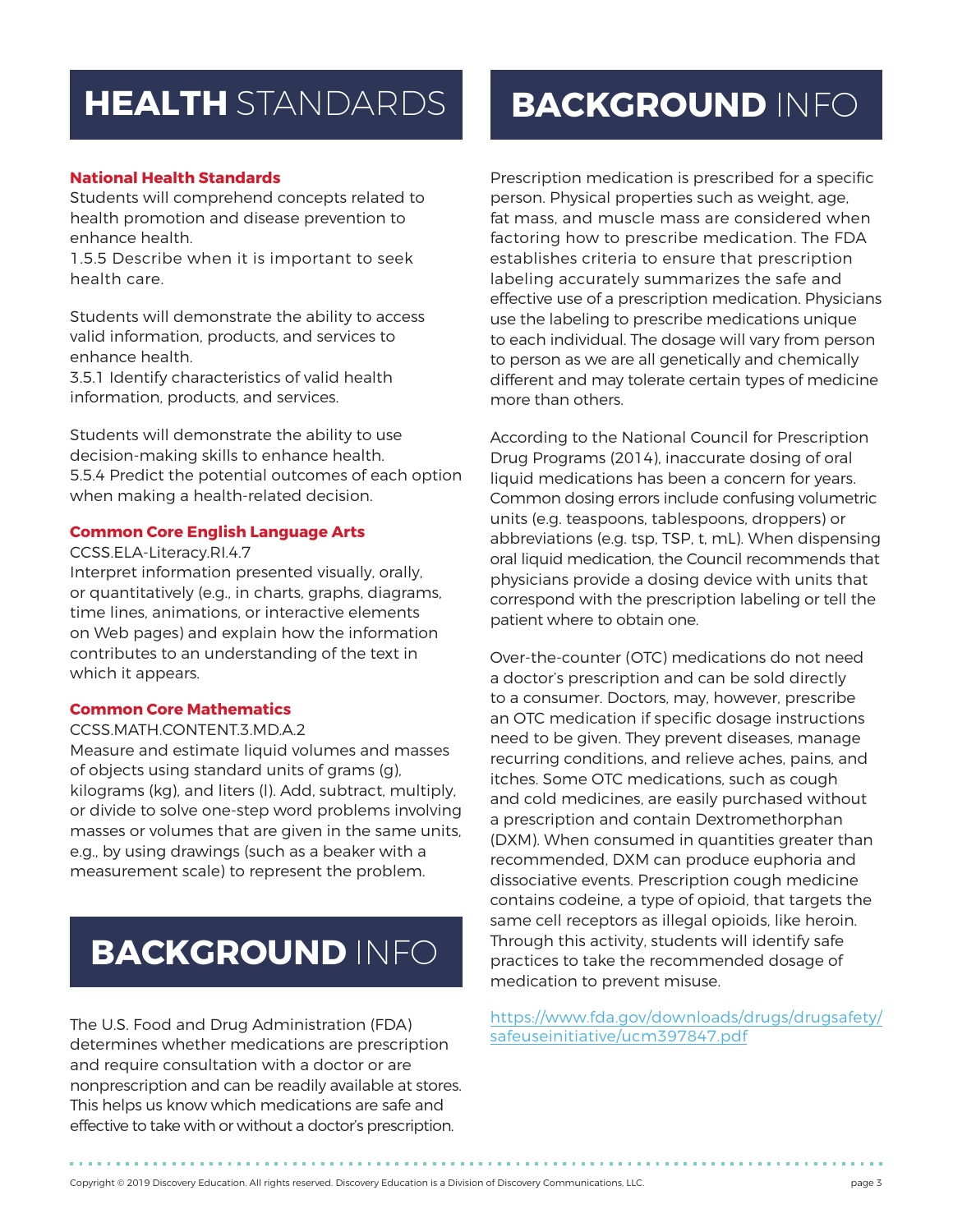# **ENGAGE**



**Pose the question,** "What do you know about the test doctors give to diagnose strep throat?" Provide an opportunity for student volunteers to share their ideas.

Optional: Show Kid's Health video Getting a Strep Test (1:13) at [https://kidshealth.org/en/kids/video-strep.html](https://kidshealth.org/en/kids/video-strep.html ) 

#### **Key Talking Points:**

- O To determine whether or not you have strep throat, a doctor will swab your throat and tonsils to collect bacteria.
- O The bacteria are analyzed to see what type they are.
- O A doctor also looks at your throat with a light to check for signs of a fever.
- O The doctor will look at the bacteria and if they are the ones that cause strep throat, he will prescribe an antibiotic.

#### **Share the scenario:**

Malachi's throat has been really sore. When his grandfather takes him to the doctor, she conducts a rapid strep test. The test indicates that Malachi has a really bad cough, and not strep throat. The doctor prescribes an antibiotic medication that must be purchased at the pharmacy. The doctor tells his grandfather that he needs to use the device provided to carefully measure out 5mL of medication for each dose.

Ask students what they think a doctor considered about Malachi when she prescribed how much medication he should take.

Anticipated Student Responses:

- O Age
- O Height
- O Weight

#### **Key Talking Points:**

- O Medication is unique to each person.
- O Doctors consider age, height, weight, and muscle mass to determine how much medicine a person needs in each dose.

**Distribute** a [What's in a Label? Student Handout](#page-8-0) to each student. This handout outlines Malachi's prescription. Prompt students to identify the parts of the label, like they have done in previous sessions. Say:

- O Raise your hand if you can tell us who is allowed to take this medication. Answer: Malachi Sanders
- O Put an X on the name of the pharmacy where the prescription was filled. Answer: Pea Tree Pharmacy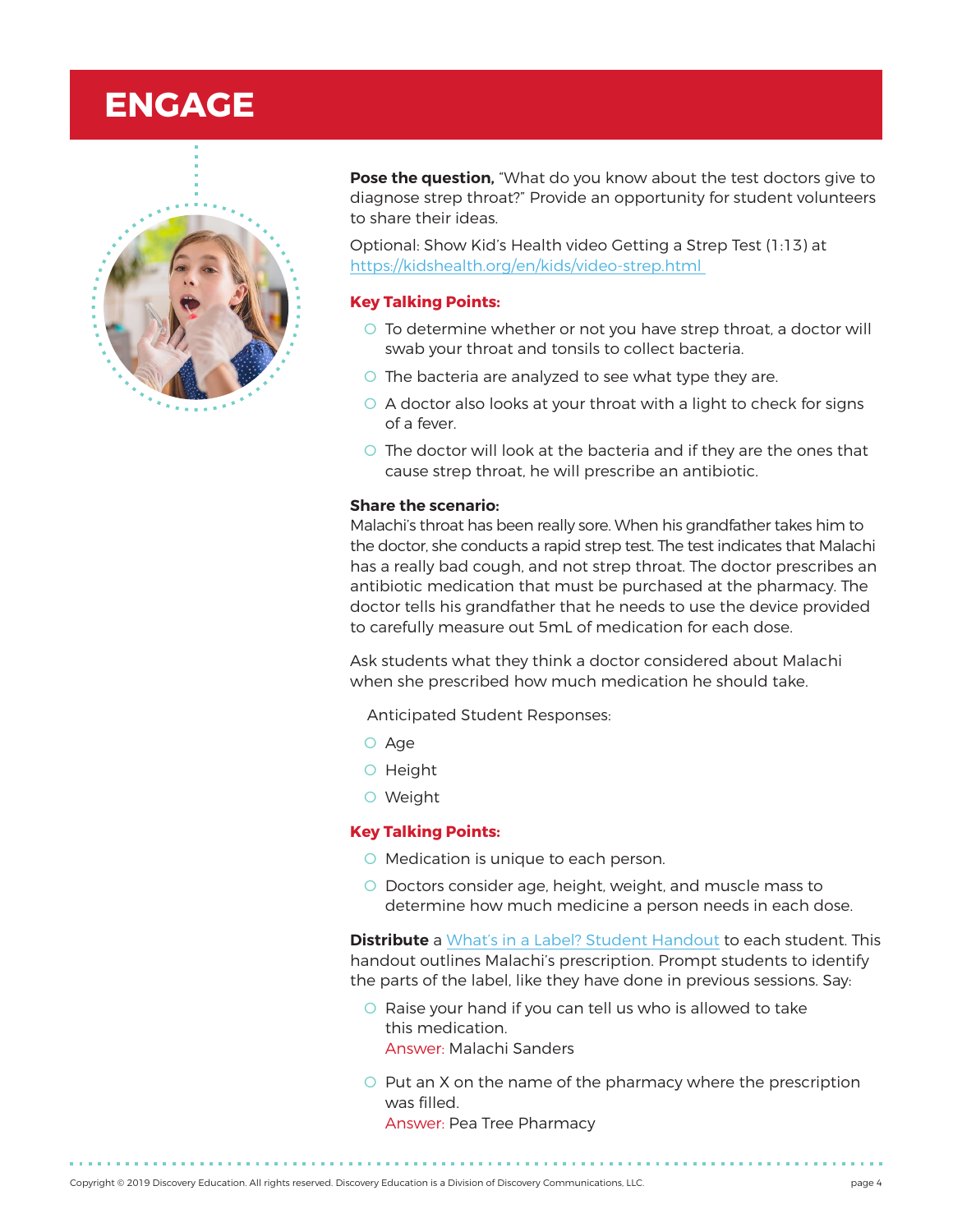# **ENGAGE** CONT.



- O Underline the name of the prescribing physician. Answer: Dr. Daphne Smith
- O Put a star next to the prescription number. Answer: 54321

Review the directions and have students work independently to complete the worksheet. After five minutes, invite students to compare their answers with a partner.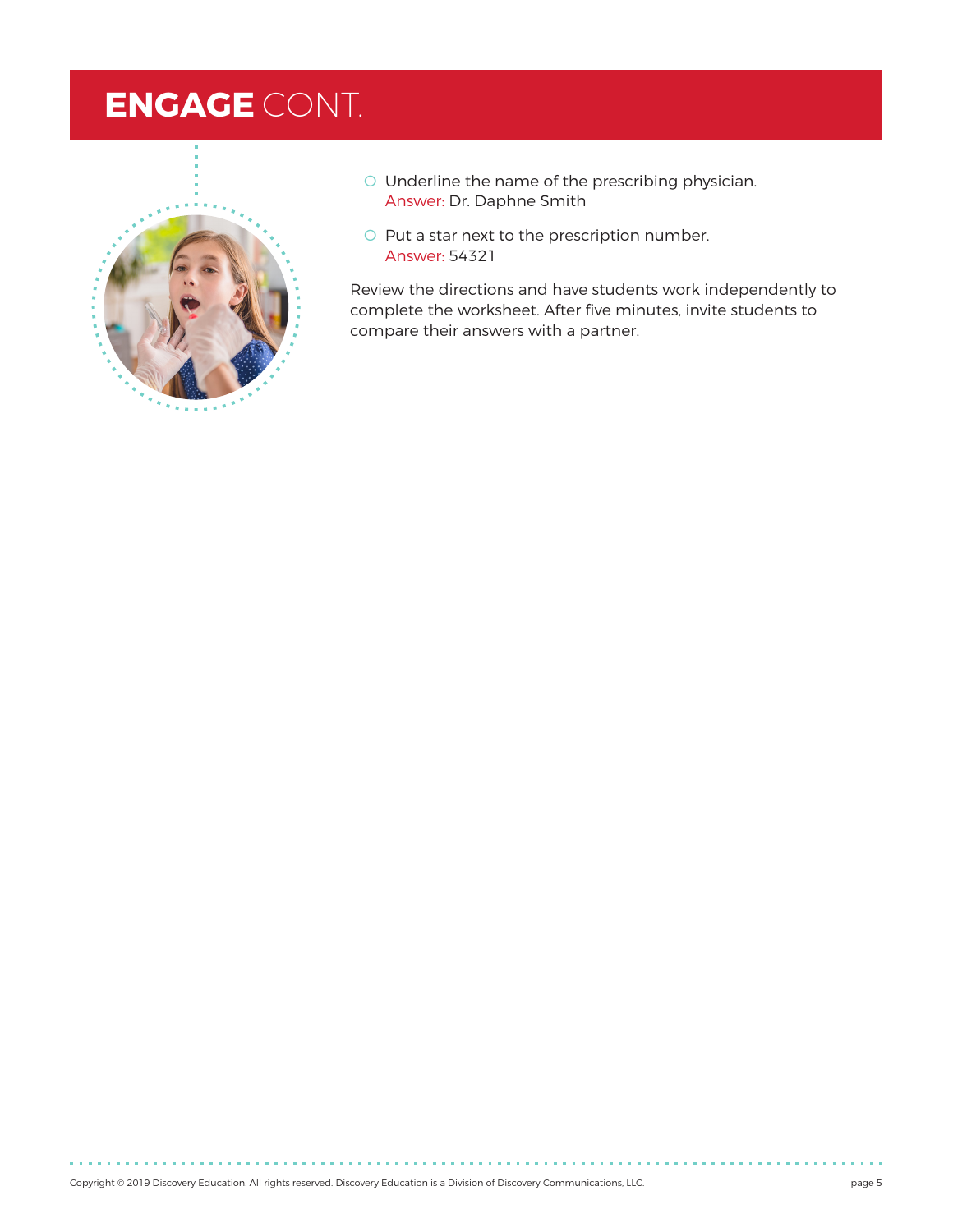# **EXPLORE**



**Prepare** the investigation materials for each group. Adhere three tape strips to the class observation table. Put students in groups of three, and distribute one copy of [Malachi's Medication Investigation](#page-9-0)  [Student Handout](#page-9-0) to each student. Review the scenario at the top of the worksheet as a class and give students time to ask clarifying questions. Have students work in groups to make predictions about which device they think Malachi should use to most accurately measure his dosage.

**Distribute** the investigation materials to each group. Have students work in groups to conduct the first two steps of the procedure. Once all of the groups have measured six doses with the spoon, ask them to line up their cups on the first strip of tape. Direct students to compare the amounts of medication in the cups and record their observations. Repeat this process with the remaining two measuring devices.

After the students have tested all three devices, present the control cup with 30mL (milliliters) of Malachi's medication. Explain that the control contains exactly six doses of Malachi's medication. Place the control cup next to each line of cups, allotting time for students to make comparisons and record observations.

#### **Key Talking Points:**

- O It is important to use the correct and provided measuring device when measuring medication.
- O Using the wrong measuring device can cause you to receive the wrong amount of medicine.
- O Receiving the wrong amount of medicine can mean you do not get better or can mean you get even sicker.

#### **Suggested Scaffold for Procedure:**

Teachers can demonstrate each step first, and then be available to support students as they complete the step in their groups.

O Point to today's date on a calendar and say, "It is time for Malachi to take his morning dose. Please use the spoon to measure out his first dose/5mL of medication, and put it in cup number one. Now, it is time for his night dose. Please use the spoon to measure out his second dose of medication, and put it in cup number one." Repeat the exercise for the next two days' worth of dosages until each group has six doses in its cup.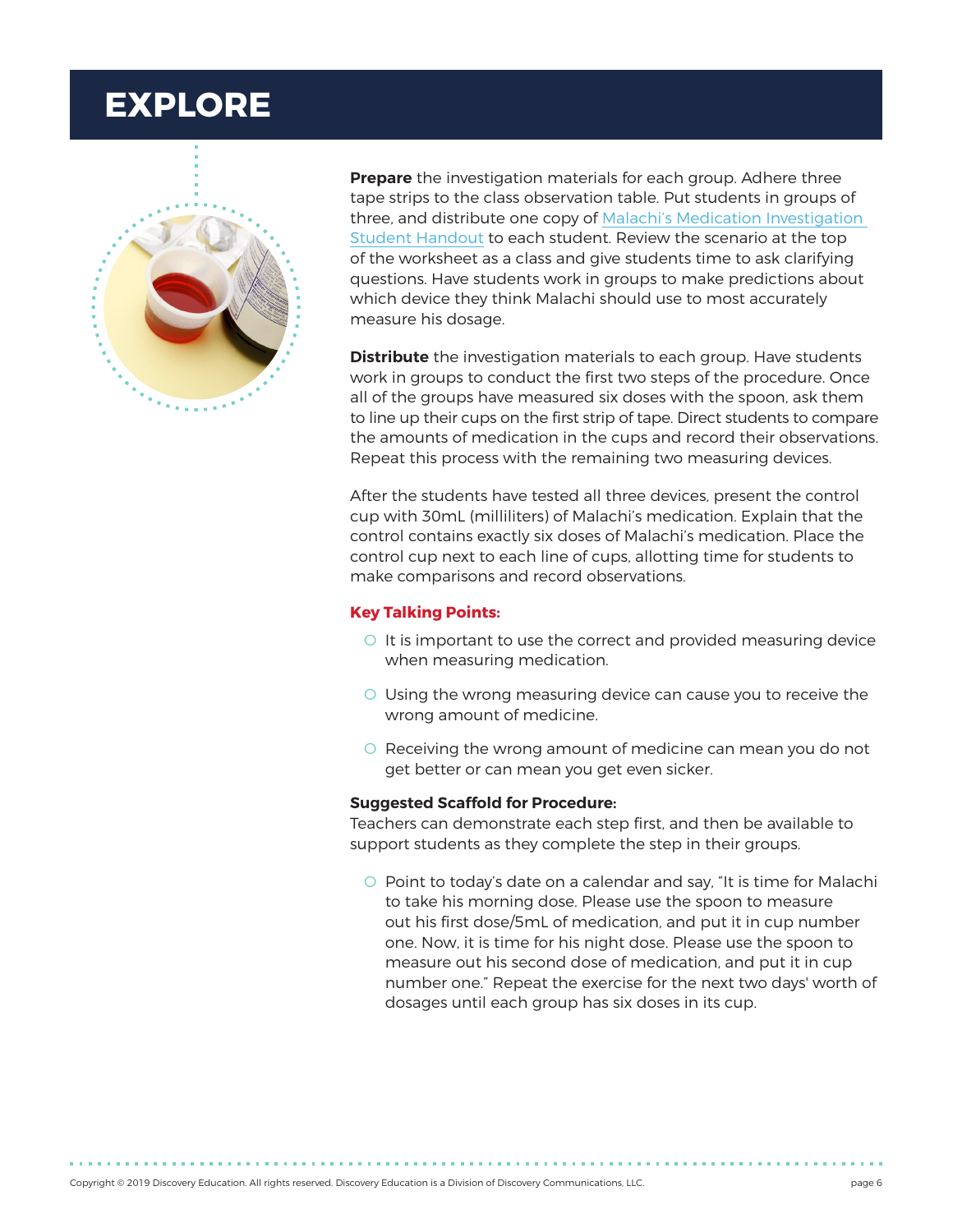### **EVALUATE**



Guide individual students to write a claim statement convincing Malachi which device his grandfather should use to most accurately dispense his medication. Remind students to use data to support their claim.

#### **Exit Ticket:**

Distribute an [Exit Ticket](#page-12-0) to each student. Ask them to summarize why is it important that only Malachi use the medication that was prescribed to him.

#### **Extension:**

Invite each student to select a vitamin supplement (e.g. Vitamin A, Vitamin C) to research. Direct students to investigate the possible benefits of the vitamin supplement, the possible dangers of vitamin misuse/overdose, and why it is necessary to consult an adult prior to consuming the vitamin supplement. Distribute [Research Guide:](#page-13-0)  [Vitamin Safety Student Handout](#page-13-0) to guide students' research.

O **Teacher note:** Vitamins are found in foods we eat but are sometimes recommended as a mineral supplement. They boost our immune system and support growth and development in young children. Vitamins are made in gummy, chewable, and pill forms and are flavored to be tasty to children so they want to take them. Vitamins can be toxic when excessive amounts are taken. It is important for students to recognize that over-thecounter supplements should be used according to the directions on the box.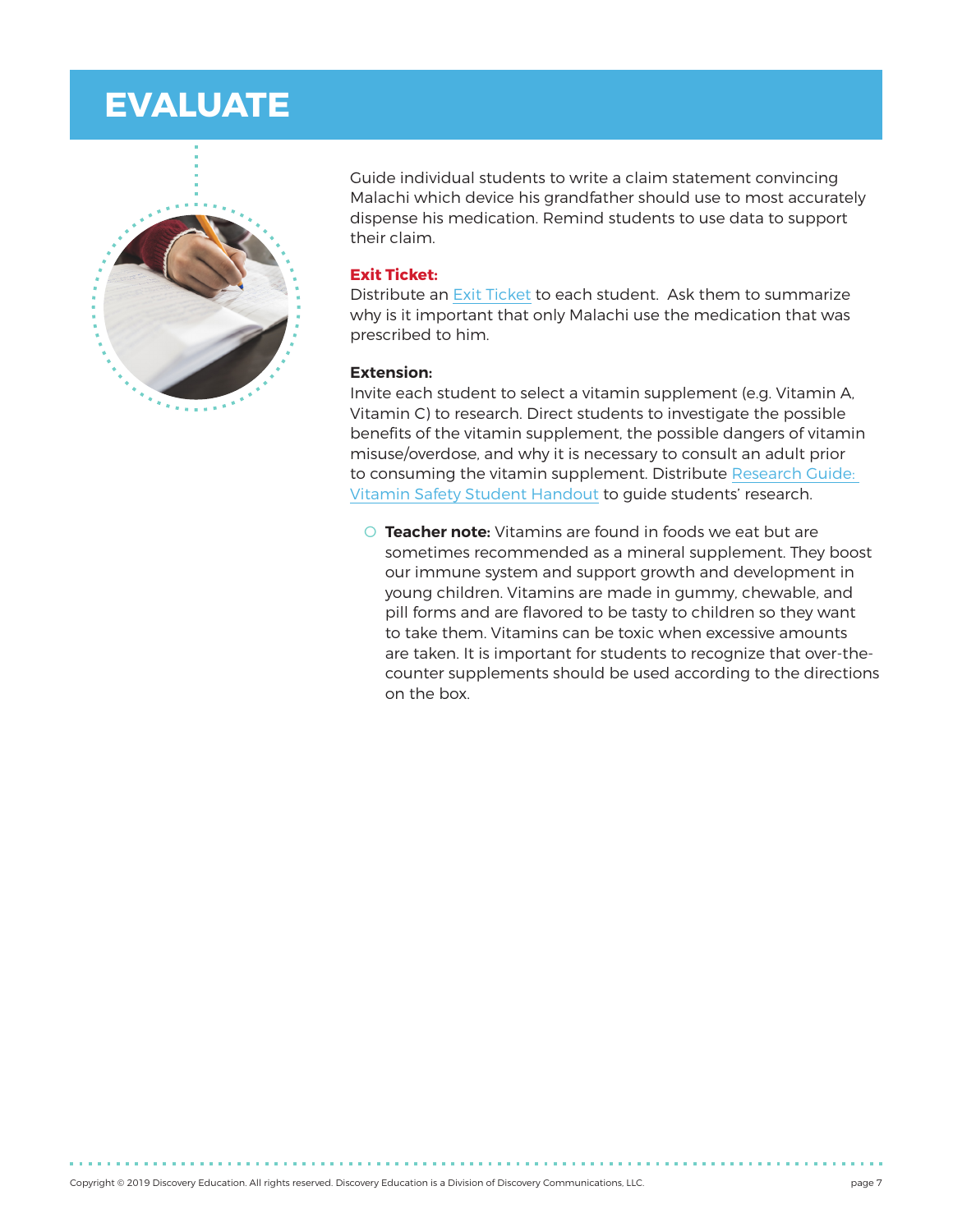# **SUMMARY/ WRAP-UP**



#### **Key Talking Points:**

- O Antibiotics are used to treat strep throat.
- O Antibiotics are prescription medication and should only be taken by the person it is prescribed to.
- O Being able to read a prescription label is a good skill to have.
- O We should always take medication according to the directions provided.
- O Knowing the correct dosage of a medication helps us to make good decisions about our health.

### **RESOURCES**

Amoxicillin Insert [https://www.accessdata.fda.gov/drugsatfda\\_docs/](https://www.accessdata.fda.gov/drugsatfda_docs/label/2009/065162s021lbl.pdf) [label/2009/065162s021lbl.pdf](https://www.accessdata.fda.gov/drugsatfda_docs/label/2009/065162s021lbl.pdf)

Image of Amoxicillin Oral Suspension with Measuring Cup [https://healthy.kaiserpermanente.org/static/drugency/images/](https://healthy.kaiserpermanente.org/static/drugency/images/A4150730.JPG) [A4150730.JPG](https://healthy.kaiserpermanente.org/static/drugency/images/A4150730.JPG)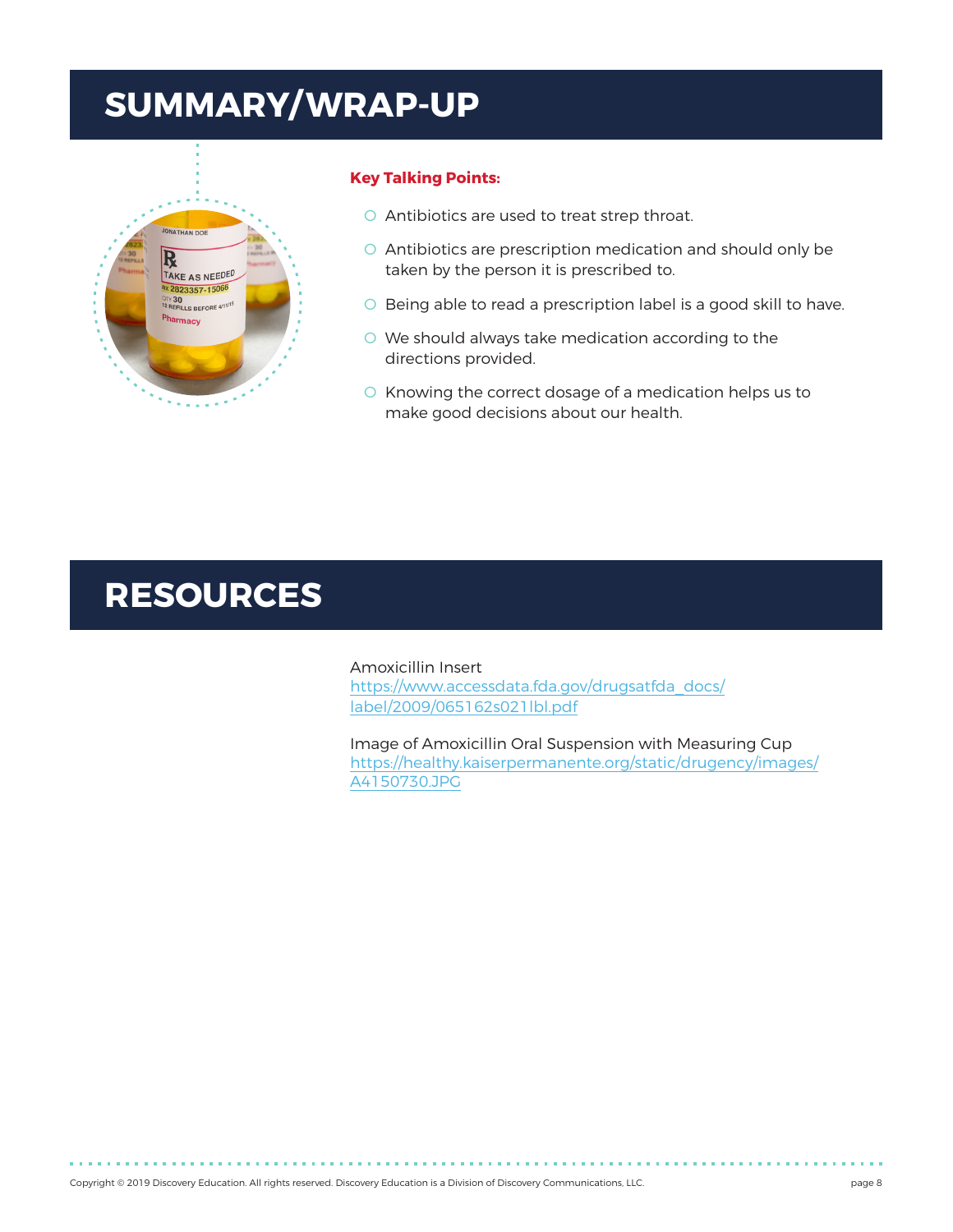# <span id="page-8-0"></span>WHAT'S IN A **LABEL?**

**NAME:**

#### **DATE:**

Directions: Circle the patient's name on the prescription label. Use the label to answer the questions below.



What is the name of the medication?

How often should Malachi take the medication?

How much medication should Malachi take for each dose?

Are there any warnings or special directions?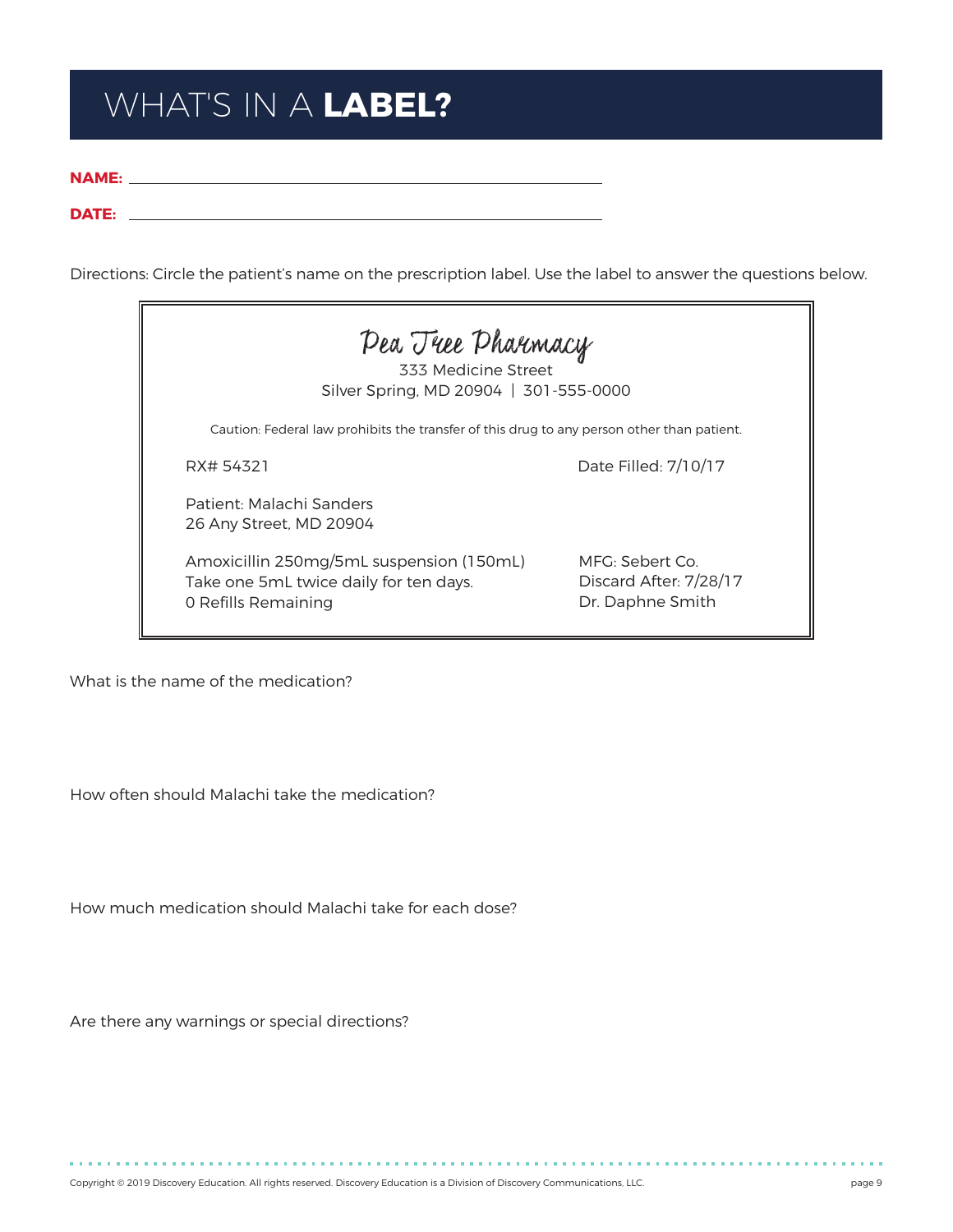# <span id="page-9-0"></span>MALACHI'S MEDICATION **INVESTIGATION**

| <b>NAME:</b> |  |  |  |
|--------------|--|--|--|
|              |  |  |  |

#### **Read the Scenario:**

**DATE:**

Malachi's doctor prescribed him a medication to treat his strep throat. He is supposed to take 5mL twice a day for ten days. His doctor told his grandfather to use the measuring device provided with his medication, but Malachi doesn't understand why the doctor made a big deal about which measuring device he should use. Your job is to convince Malachi why it is so important to use the proper device to measure his medication.

#### **Make a Prediction:**

Circle the device you think Malachi's grandfather should use to most accurately measure Malachi's dosage. Explain why you think he should use this device.



Explain your thinking.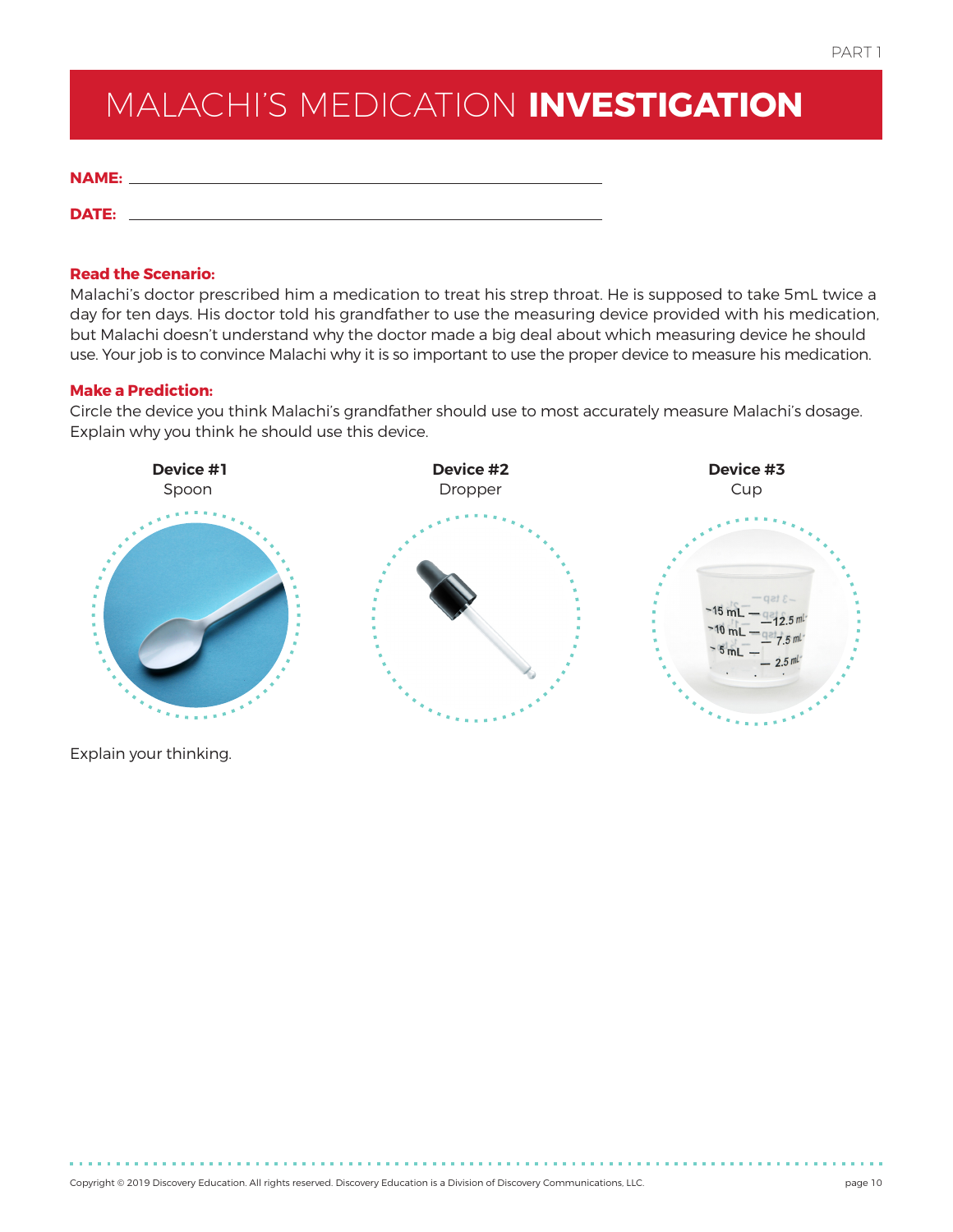# MALACHI'S MEDICATION **INVESTIGATION**

#### **Test your Thinking:**

- 1. Use the **spoon** to measure three days or six doses (30mL) of Malachi's medication. Put the six doses in **cup number one**.
- 2. When you finish, put your group's cup labeled number one on the observation table.
- 3. Compare the amount of medication in your cup number one to the others on the observation table. Record your observations in the chart below.
- 4. Use the **dropper** to measure three days or six doses of Malachi's medication. Put the six doses in **cup number two**.
- 5. When you finish, put your group's cup number two on the observation table.
- 6. Compare the amount of medication in your cup number two to the others on the observation table. Record your observations in the chart below.
- 7. Use the **cup** to measure three days or six doses (30mL) of Malachi's medication. Put the six doses in **cup number three**.
- 8. When you finish, put your group's cup number three on the observation table.
- 9. Compare the amount of medication in your cup number three to the others on the observation table. Record your observations in the chart below.
- 10. Compare the amount of medication in the control cup to the amount in the cups measured with the spoon. Record your observations.
- 11. Compare the amount of medication in the control cup to the amount in the cups measured with the dropper. Record your observations.
- 12. Compare the amount of medication in the control cup to the amount in the cups measured with the cup. Record your observations.

|                             | How does the amount<br>of medication in<br>your cup compare to<br>the others? | How does the amount<br>of medication in your<br>cup compare to the<br>amount in the control? | Does this device<br>accurately measure<br>the medication?<br>Why or why not? |
|-----------------------------|-------------------------------------------------------------------------------|----------------------------------------------------------------------------------------------|------------------------------------------------------------------------------|
| Device #1<br><b>Spoon</b>   |                                                                               |                                                                                              |                                                                              |
| Device #2<br><b>Dropper</b> |                                                                               |                                                                                              |                                                                              |
| Device #3<br><b>Cup</b>     |                                                                               |                                                                                              |                                                                              |

#### **Record your Observations:**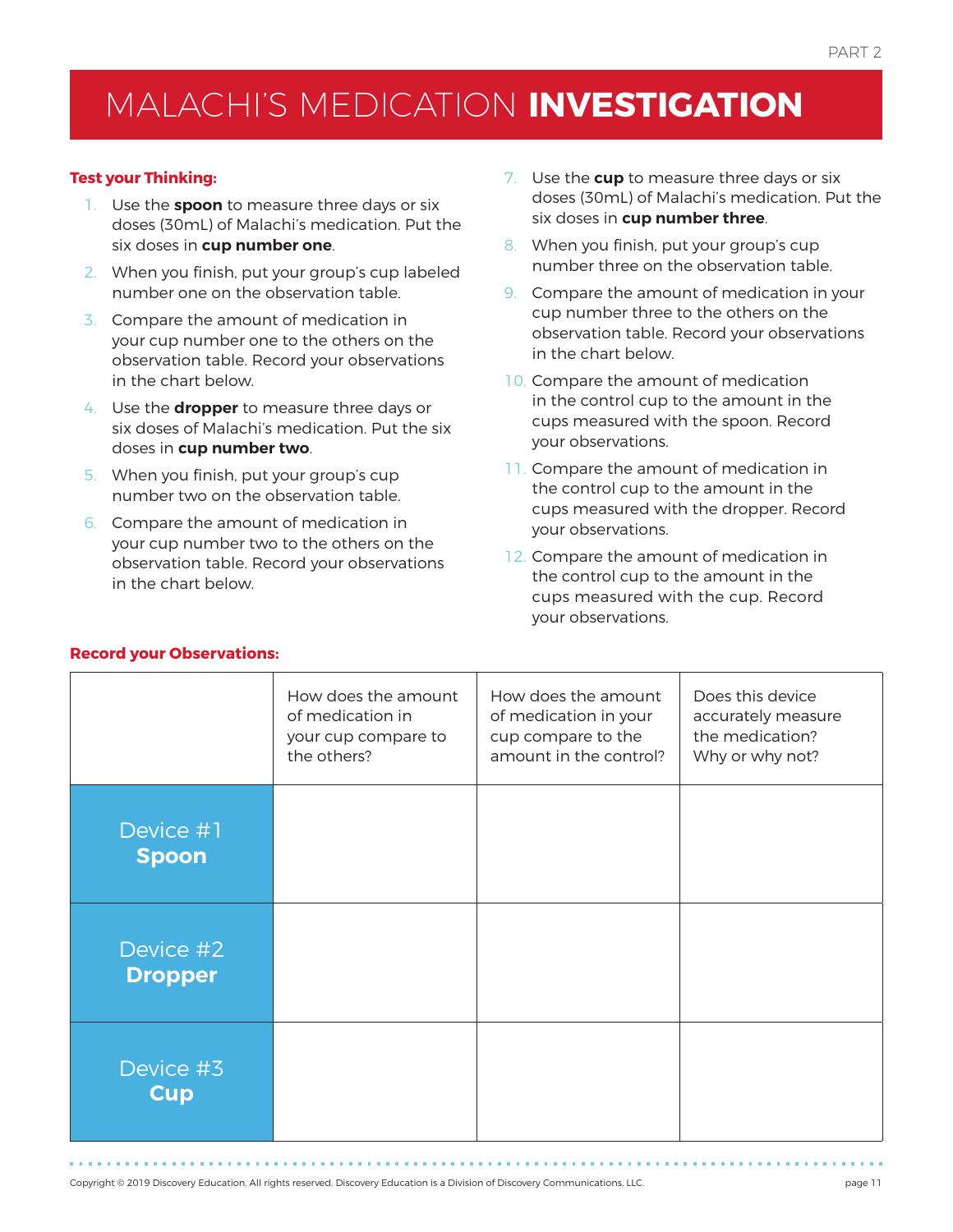# MALACHI'S MEDICATION **INVESTIGATION**

#### **Claim Statement:**

Write a claim statement that explains which device Malachi's grandfather should use to most accurately measure Malachi's medication. Use data from your observations to support your claim.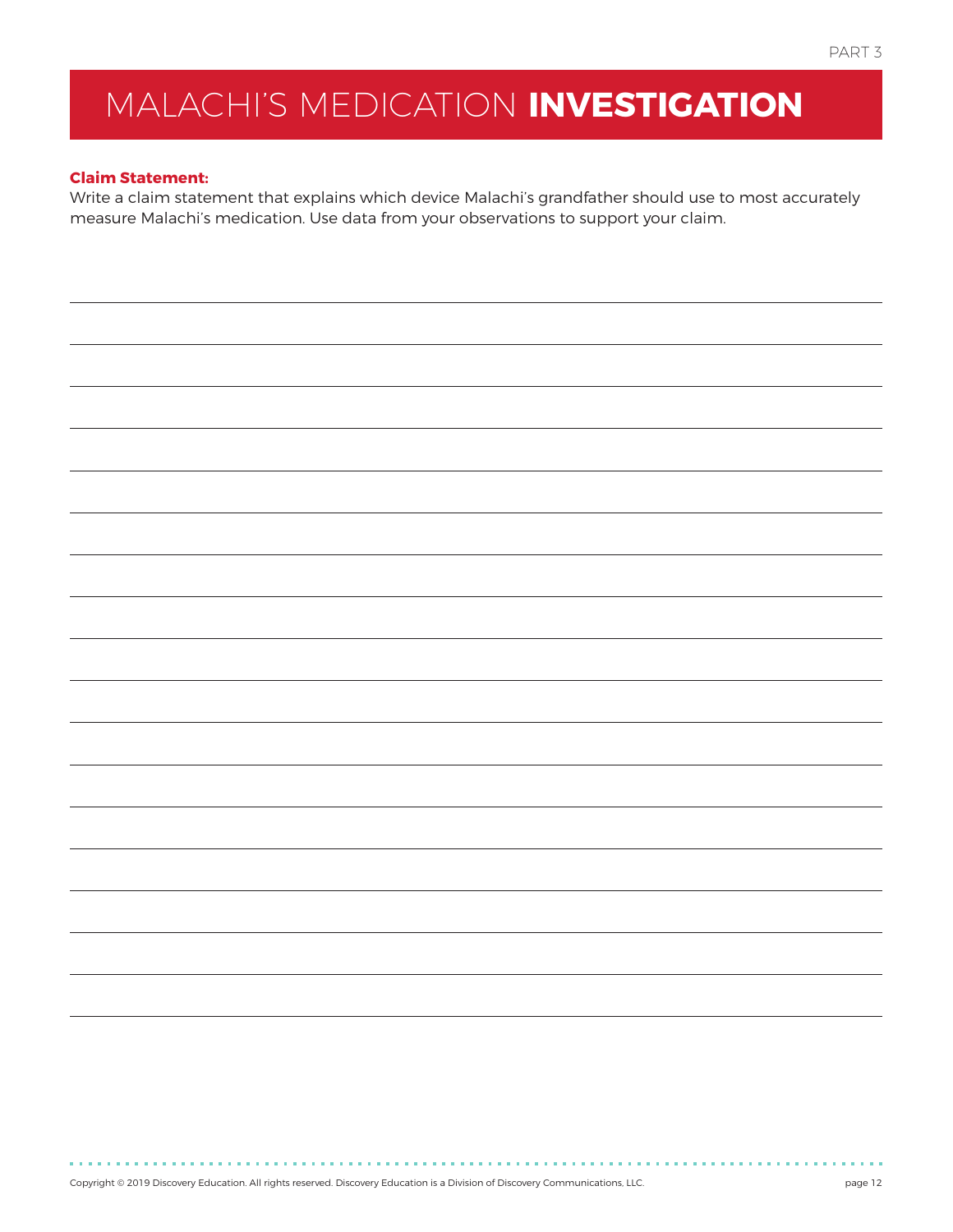# <span id="page-12-0"></span>**EXIT TICKET**

#### **Exit Ticket:**

**Contractor** 

Why is it important that only Malachi use his medication?

Copyright © 2019 Discovery Education. All rights reserved. Discovery Education is a Division of Discovery Communications, LLC. page 13

. . . . . . . . . . . . . . . .